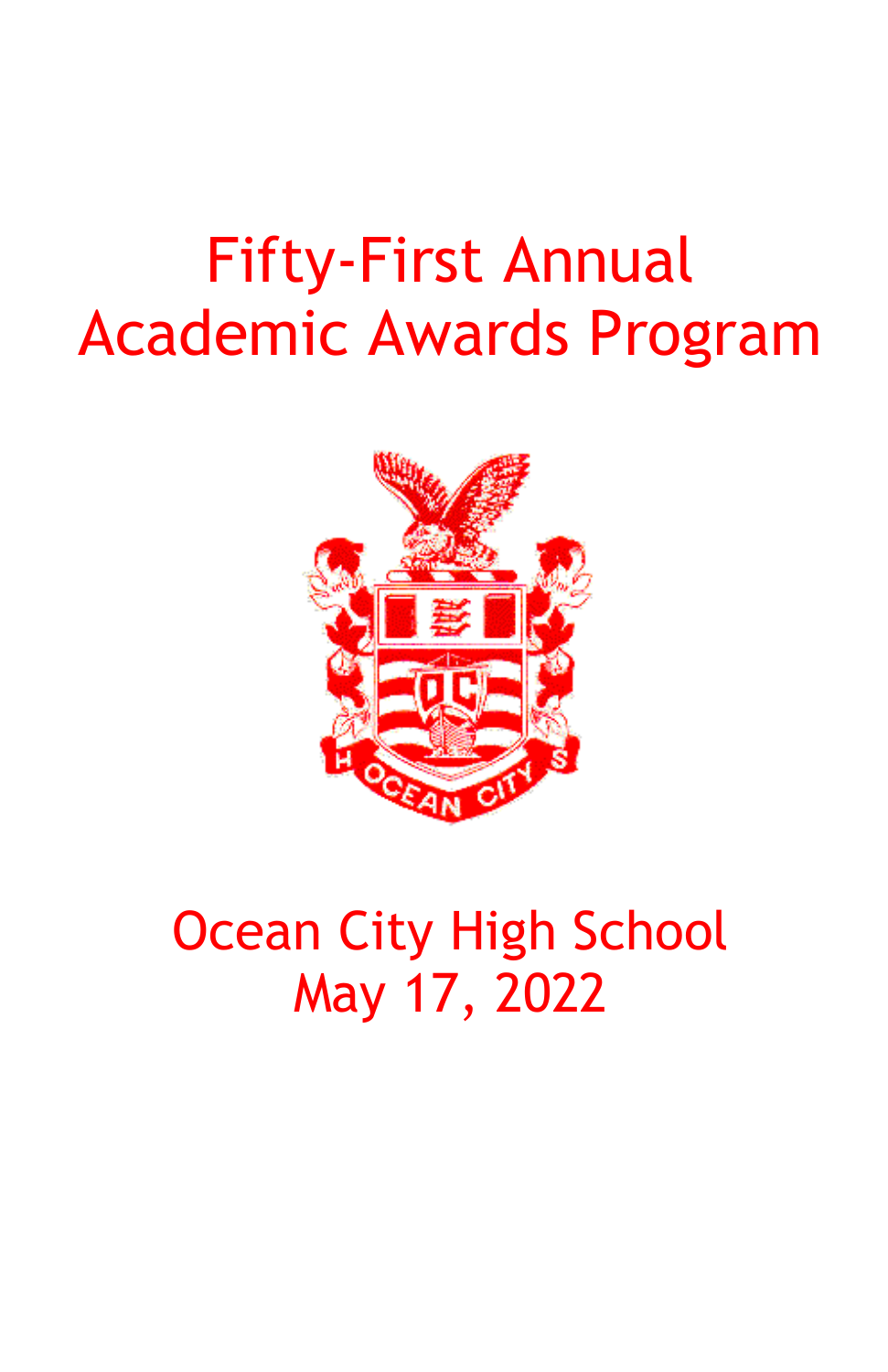#### **Program**

Reception Introductions - Dr. O'Neal Welcome - Dr. Baruffi Presentation of Academic Awards



#### **Board of Education**

Dr. Patrick Kane President Mr. Joseph S. Clark, Jr., Vice President Ms. Cecilia Gallelli-Keyes Mr. Chris Halliday Mr. William Holmes Mr. Michael James Mrs. Jacqueline McAlister Mrs. Fran Newman Dr. Charles Roche Mr. William Sooy Mr. Carl Tripician Mr. Daniel Tumolo Mr. Henry Vanderslice Mr. Gregory Whelan

Dr. Thomas Baruffi, Interim Superintendent of Schools Mr. Timothy Kelley, Business Administrator

> $-\infty$ -**Administration**

Dr. Wendy O'Neal, Acting Principal Mr. Jerry Brown, Assistant Principal Mr. Gregory T. Donahue, Interim Assistant Principal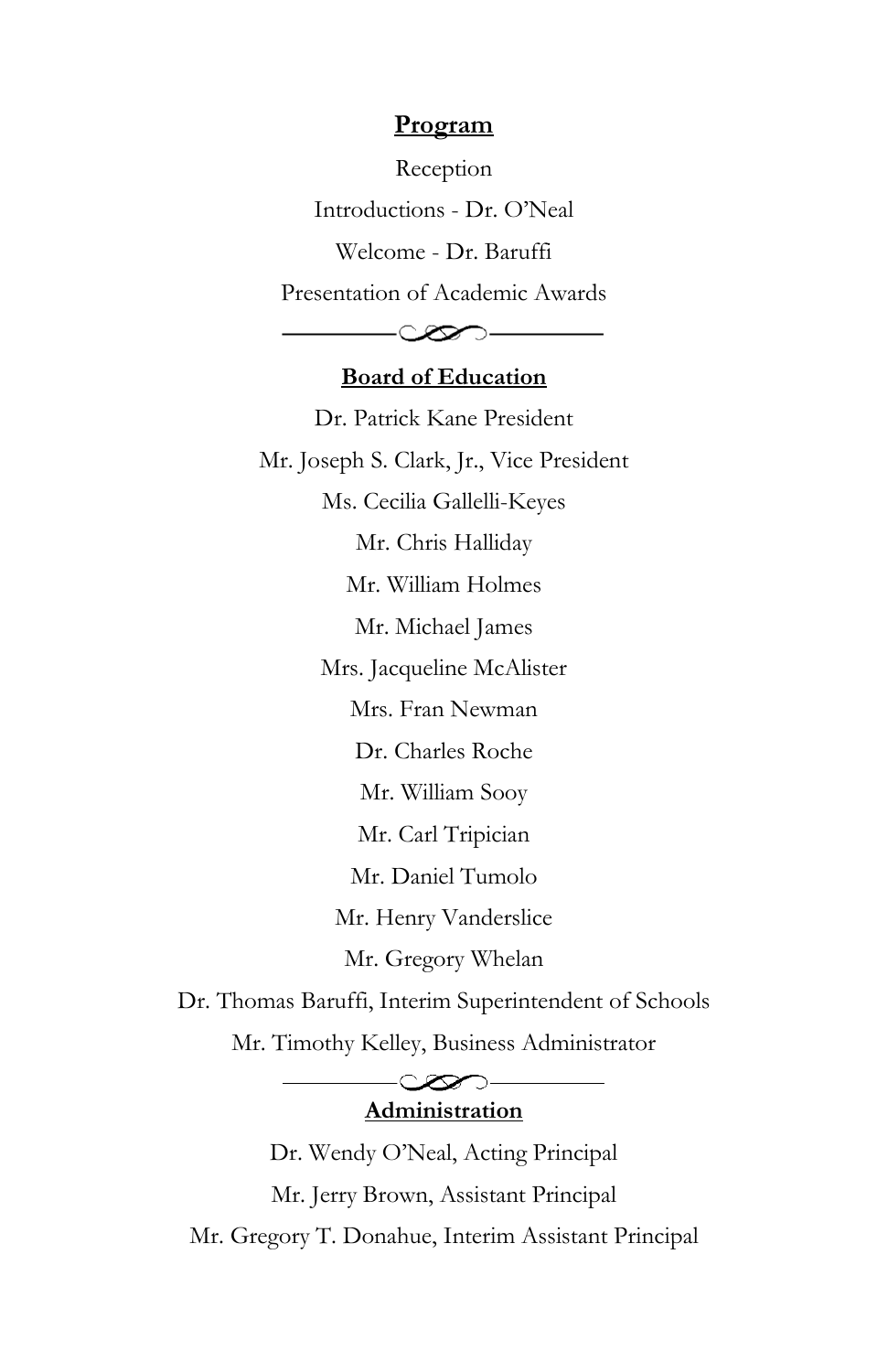## **Four Year Academic Award Winners**

| Katherine Alejandrino - 12 | Carly Hanin - 12                                  | Jakob Pender - 12       |
|----------------------------|---------------------------------------------------|-------------------------|
| Andrew Allegretto - 12     | Alexis Hart - 12                                  | Abigail Plousis - 12    |
| Aimee Altieri - 12         | Olivia Heng - 12                                  | Julia Quintin - 12      |
| Natalie Argento - 12       | Faith Hillegass - 12                              | Colin Randles - 12      |
| Cristina Barbella - 12     | Charis Holmes - 12                                | Summerlee Reimet - 12   |
| Benjamin Bertett - 12      | Gavin Horn - 12                                   | Owen Ritti - 12         |
| Zoe Bourgeois - 12         | Ciera Howard - 12                                 | Morgan Rocap - 12       |
| Patrick Breslin - 12       | Haley Kahn - 12                                   | Jack Rodgers - 12       |
| Nora Bridgeford - 12       | Madeline Keefer - 12                              | Sarah Rodriguez - 12    |
| Nicole Carey - 12          | Ava Kelly - 12                                    | Adriana Romanini - 12   |
| Evan Cho - 12              | Emma Kelly - 12                                   | Marissa Sampson - 12    |
| Megan Coan - 12            | Grace Kelly - 12                                  | Olivia Scherbin - 12    |
| Dillon Conner - 12         |                                                   | Alexa Schlembach - 12   |
| Emily Crawford - 12        | Olivia Kemenosh - 12                              | Mia Schultz - 12        |
| Liam Cupit - 12            | Andrew Koch - 12                                  | Eileen Seif - 12        |
| Michael Cupit - 12         | Lambros Koutsfetsoulis -12 Isabelle Smith - 12    | Sydney Smith - 12       |
| Molli Dahms - 12           | Abigail Laursen - 12                              | Liam Stanford - 12      |
| Edward D'Amico - 12        | Tyler Lawler - 12                                 | John Strickland - 12    |
| Zachary DeGennaro - 12     | Allyson Leeds - 12                                | Chanon Styer - 12       |
| Shea DeMarco - 12          | Paul Leiser - 12                                  | Allie Sutter - 12       |
| Daniella DiCicco - 12      | Christopher Lemmon - 12<br>Rachel Levy-Smith - 12 | Lilly Teofanova - 12    |
|                            | Jaycey Lin - 12                                   | Grace Thompson - 12     |
| Olivia DiTroia - 12        | Aria Lindberg - 12                                | Sophia Tucker - 12      |
| Maura Dougherty - 12       | John Lindsay - 12                                 | Kylie Turner - 12       |
| Alexandra Franulovic - 12  | Amelia Louis - 12                                 | Richard Urban - 12      |
| Isabella Freund - 12       | Riley Madden - 12                                 | Olivia Vanesko - 12     |
| Hannah Fuscaldo - 12       | Madison Majors - 12                               | Benjamin Vasseur - 12   |
| Jack Gardner - 12          | Makenna Marr - 12                                 | Britney Vergara - 12    |
| Ryan Gaudet - 12           | Maria Mastrando - 12                              | Nicholas Volpe - 12     |
| Alana Giardina - 12        | Kasey McDonnell - 12                              | Reece Wagner - 12       |
| Gabrielle Gibbs - 12       | Caitlin McGurk - 12                               | Franklin Wamsher - 12   |
| Daniel Givens - 12         | Holly McGurk - 12                                 | Brian Wang - 12         |
| Mallory Gould - 12         | Layla Merkh - 12                                  | Taylor Wenner - 12      |
| Noelle Graham - 12         | Abigail Myers -12                                 | Samuel Williams - 12    |
| Frederick Green - 12       | Race Myers - 12                                   | Gabrielle Wriggins - 12 |
| Marissa Green - 12         | Devin O'Brien - 12                                | Cole Young - 12         |
| Margaret Halbruner - 12    | Quinn O'Brien - 12                                | Marietta Young - 12     |
|                            | Katherine Palermo - 12                            |                         |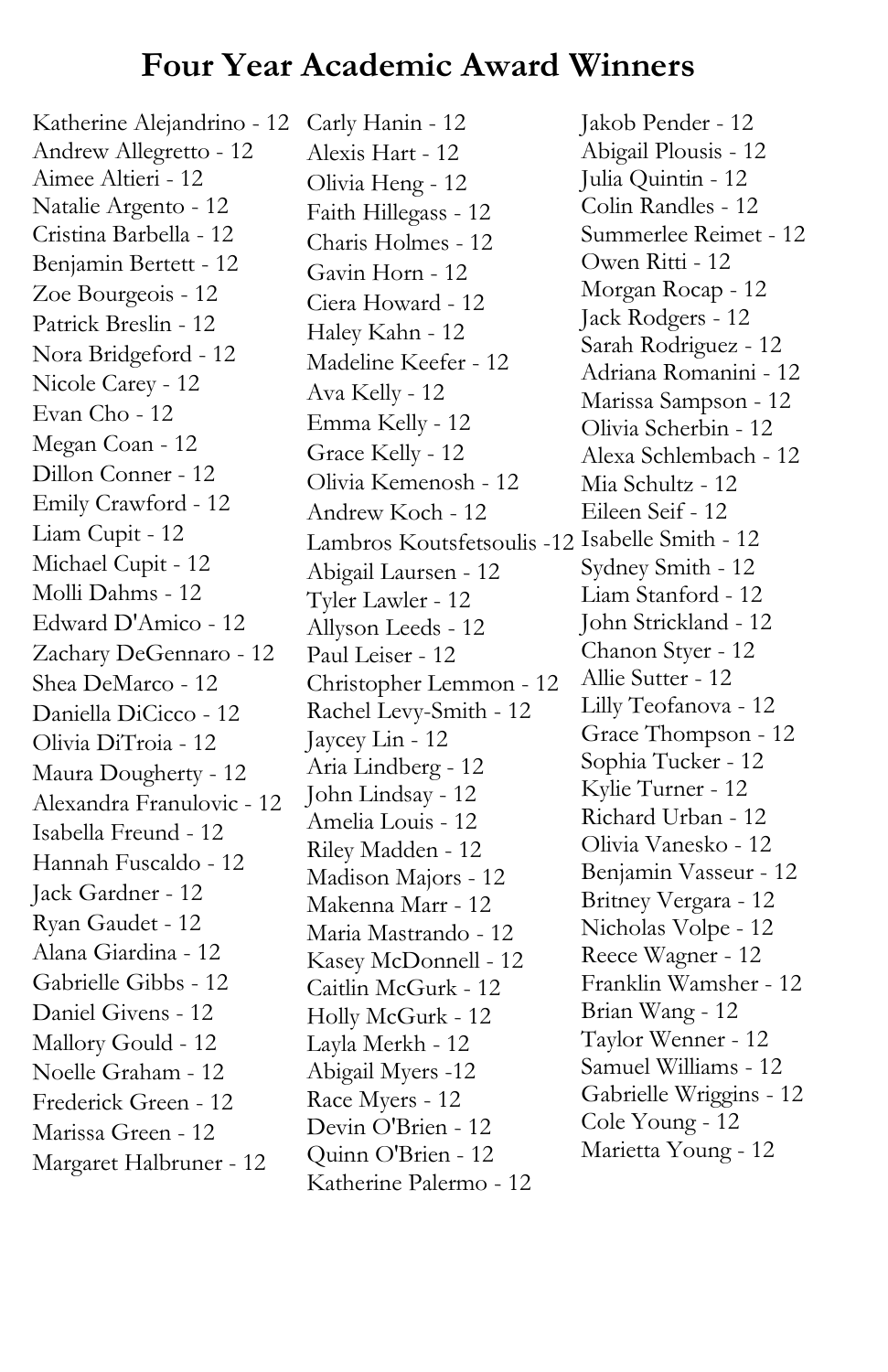#### **Three Year Academic Award Winners**

Valentina Asenov - 11 Natalie Batchelder - 11 Amanda Battersby - 11 Lillian Beard - 11 Maximilian Beckert - 12 Constantine Beseris - 11 Leia-Rece Boney - 11 Jake Boyle - 11 Elizabeth Brogan - 11 Mackenzie Brogan - 11 Ashlee Broker - 11 Claire Brooks - 11 Mattea Brozyna - 11 Mira Carr - 12 Sophia Cione - 12 Ava Coffey - 11 Claire Coffey - 11 Gianna Coleman - 11 Cheryl Connell - 11 Brock Cook - 11 Charles Costal - 11 Jessica Creamer - 12 Wyatt Creamer - 11 Vittoria Cuce - 11 Jack Davis - 11 Colin Dice - 11 Katherine Doliszny - 11 Lauren Doliszny - 11 Kaelyn Dolka - 11 Kayleigh Donegan - 11 Elizabeth Drain - 12 Grace Edling - 12 Aiden Endicott - 11 Mackenzie Enteado - 12 Thomas Finnegan - 12 Daniel Flesch - 11 Dante Forman - 12 Carly Gallagher - 11

Dakota Gansert - 11 Christian Ganter - 11 Grace Gehman - 12 Nathaniel Ginet - 11 Reagan Gorman - 11 Michael Grimley - 11 Molly Haak - 11 Brooke Hanley - 11 James Hanlon - 11 Dory Hargadon - 11 Andi Helphenstine - 11 Madeline Heng - 11 Brett Heritage - 12 Johnson Hincken - 11 Stephen Hincken - 11 Jack Hoag - 11 Molly Hoffman - 11 Harrison Holmes - 11 Natalie Hope - 11 Ryan Ireland - 11 Avery Jackson - 11 Keira Janto - 12 Leah Japzon - 11 Avia Kaarby - 11 Alina Karayiannis - 11 Andrew Karayiannis - 11 Cameron Keir - 11 Michael Kelly - 11 Lauren Knopp - 11 Kierstyn Kuehnle - 12 Ferguson Kurilko - 11 Eleanor Kutschera - 11 Kyle Lappin - 12 Edward Leeds - 11 Mo Levin - 11 Brielle Linden - 11 Sawyer Lomax - 11 Patrick Lonergan - 11

Janeen Louis - 11 Jeffrey Macfarland - 11 Sophie Mammele - 12 Sean Mazzitelli - 12 Grace McAfee - 11 Dylan McDonald - 11 Ethan Meron - 11 Finn Miedama - 11 Bridget Millar - 11 Zachary Mirsky - 11 Logan Monteleone - 11 Madeline Monteleone - 11 Ryan Moylan - 12 Loralei Mullins - 12 Julia Newman - 11 Bridget Ney - 11 James Nilsen - 11 Scott Nuss - 12 Aidan O'Kane - 11 Daniel Oropeza -Martinez - 11 Grace Oves - 11 Olivia Palmieri - 11 Philip Palomeque - 11 Edward Pearce - 12 Joseph Pepe - 11 Isabella Pero - 11 Liam Pero - 11 Adeline Piola - 11 Maranda Pisano - 11 Taylor Pontari - 11 Lucas Powell - 12 Alexa Raymond - 12 Kraig Redmond - 12 Shawn Repetti - 11 Haley Richards - 11 Mya Rihl - 11 Mason Romanini - 11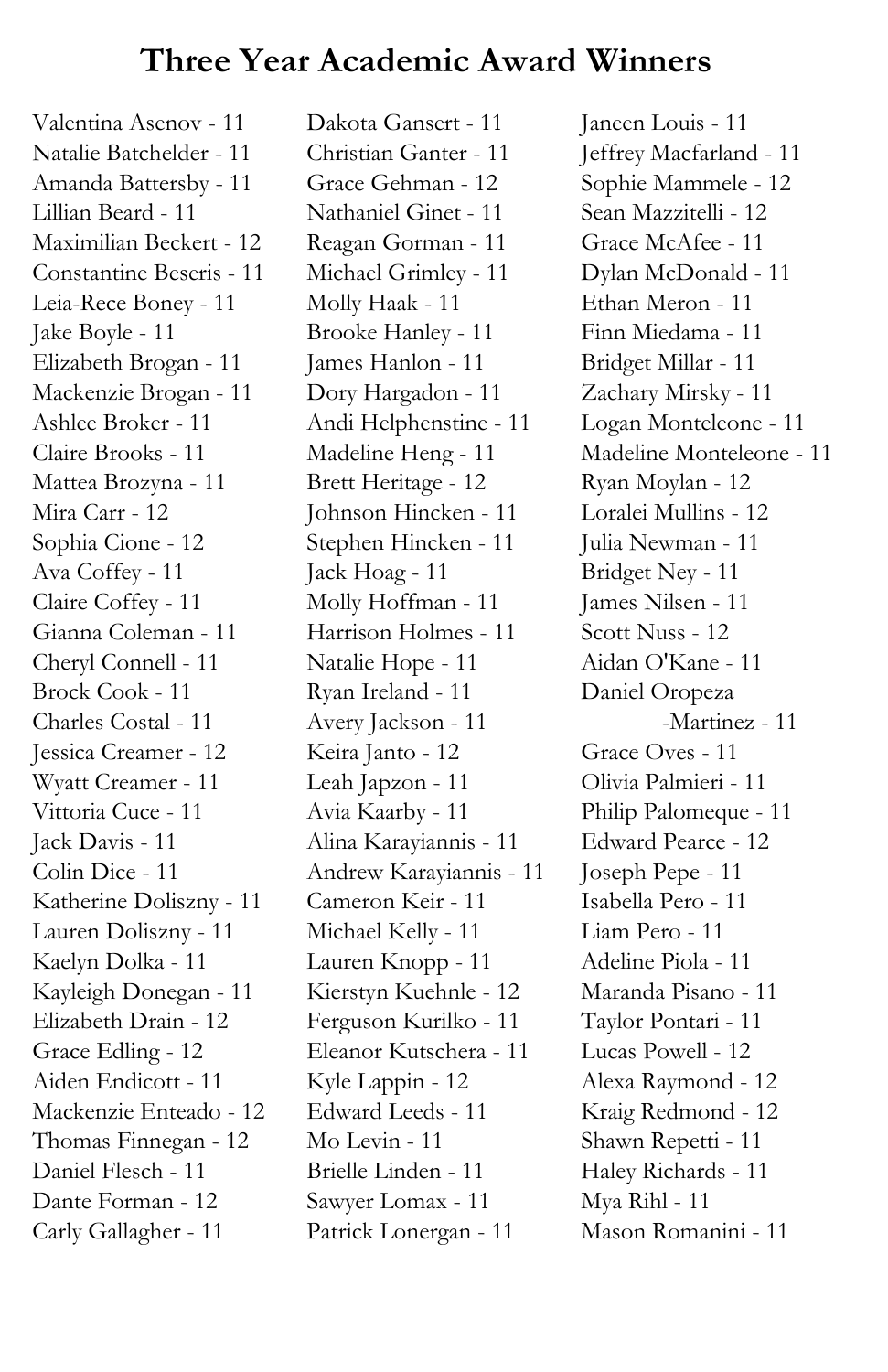- Sean Sakers 11 Christopher Sardy - 11 Nicholas Scarangelli - 11 Jackson Schiavo - 11 Jordan Schmidt - 11 Thomas Schutta - 12 MacKenzee Segich - 11 Samantha Seligsohn - 11 Justin Senquiz - 11 Ryan Shaw - 11 Ava Southard - 11
- Maeve Stanford 11 Kyrstin Stanley - 11 Isabella Steelman - 12 Joshua Stevens - 11 Elaina Styer - 11 Andrew Swan - 11 Lauren Tate - 11 Paul Tjoumakaris - 11 Marianna Tomassi - 11 Kallan Tripician - 11 Thomas Tucker - 12 Sarah Varallo - 12
- Isabella Vaules 11 Victoria Vliet - 11 Madison Wenner - 11 Katharine Wetzel - 11 Richard Wetzel - 11 Jamie Wilkinson - 11 Alec Wisnefski - 11 Matthew Woodside - 11 Frankie Wright - 11 Cameron Yoa - 11 Drew Young - 11

#### **Two Year Academic Award Winners**

Colin Abbott - 11 Jackson Agnellini - 11 Jeremy Albergo - 12 Alexis Allegretto - 10 Mikael Alling - 11 Taylor Amstutz - 10 Emily Anton - 10 Ashly Avila - 11 Kate Baccala - 10 Beau Baker - 12 Jackson Barnes - 10 Kristiana Bauer - 10 Daniel Beard - 10 Samantha Beckmann - 10 Callie Bellwoar - 10 Lilyana Beningo - 10 Breitton Bird - 10 Mia Bongiorno - 12 Lola Bourgeois - 10 Colin Bowman - 10 Bridget Breeden - 10 Delaney Brogan - 10 Eric Brown - 10

James Burke - 10 Ryan Callahan - 10 Erin Cantwell - 10 Hannah Cappelletti - 10 Marlie Chiarello - 10 Connor Clark - 10 Skylar Cohen - 10 Bria Condella - 10 Emma Cori - 10 Eva Crager - 12 Melany Cruz Gil - 10 Alayna Degan - 12 Nyla Derrickson - 10 Brinda Dey - 11 Charles DiCicco - 10 Rosa Dierkes - 12 Ava D'Innocenzio - 12 Nina DiPilato - 11 Dylan Dooley - 10 Brandon Douglas - 10 Niko Dounoulis - 10 Julianna Duff - 10 Nico Eafrati - 11

Dante Edwardi - 11 Taylor Eget - 12 Breanna Fabi - 10 Madelyn Farley - 12 Amelia Fischer - 12 Erin Fredericks - 10 Ingrid Garcia Avila - 11 Brian Garrabrant - 10 Madisyn Garreffi - 11 Jackson Gayeski - 10 Anthony Ginzberg - 12 Liam Goucher - 10 Gwendolyn Gray - 10 Patrick Grimley - 10 Ethan Guest - 10 Daniel Guy - 10 Cassidy Haines - 12 David Heap - 10 Tayton Heap - 10 Kara Hender - 10 Kyle Hendricks - 12 Joshua Heng - 10 Brooke Heritage - 10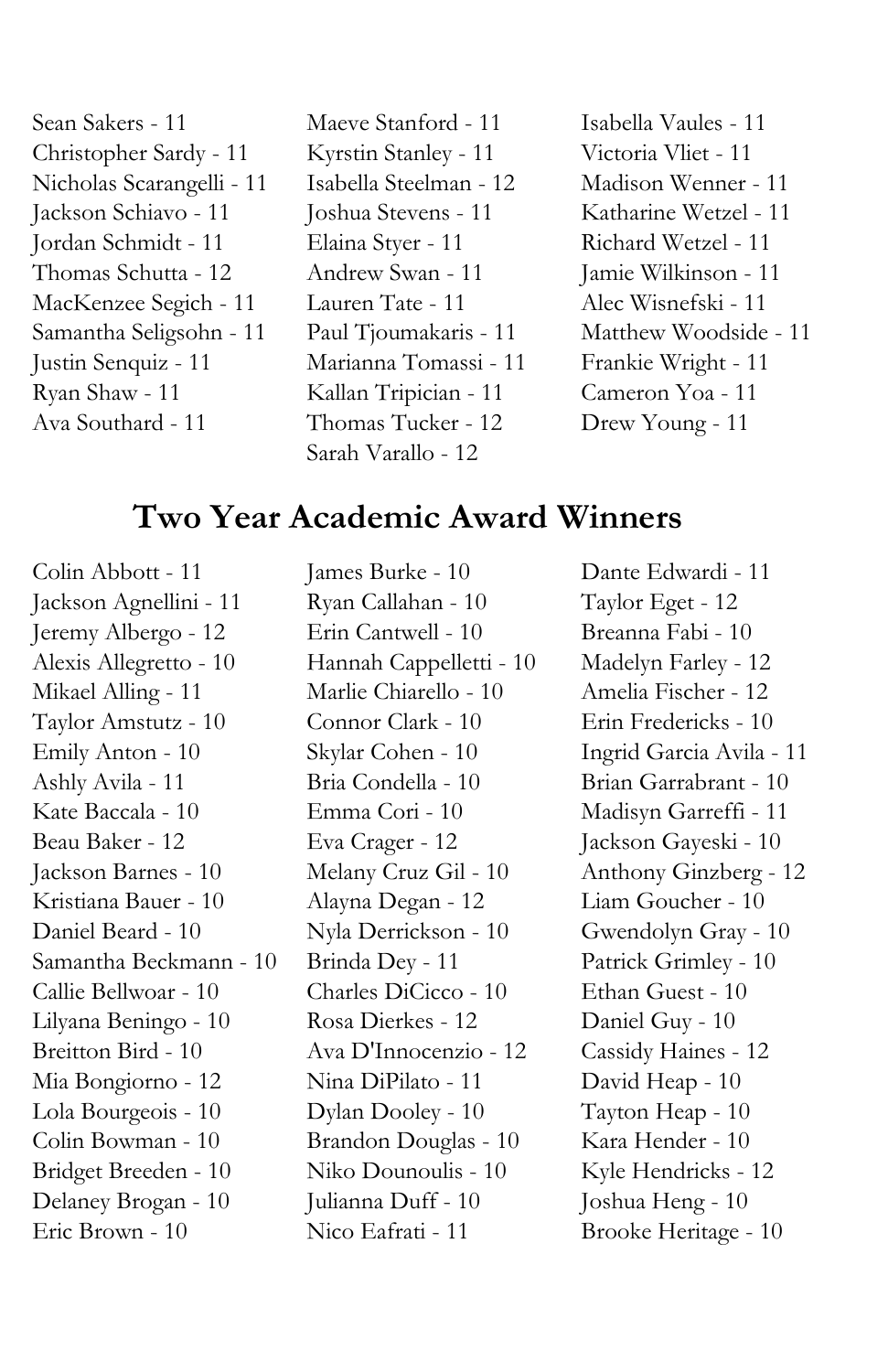Matthew Hoffman - 10 Chloe Howard - 10 Abigail Inserra - 11 Shane Jacobs - 10 Matthew James - 10 Piper Kazmarck - 10 Julia Keich - 10 Aili Kelley - 10 Jakub Klimczak - 10 Chayston LaBarre - 10 Cole LaBarre - 10 Tyson Lagunilla - 10 Dustin Laricks - 10 Daniel Leiser - 10 Matthew Lenko - 10 Torey Leonard - 12 Ori Levy-Smith - 12 Thomas Lex - 11 Abigail Leypoldt - 10 Kate Loeb - 10 Sarah Louis - 10 Sean Lyons - 10 Cooper Lysinger - 10 Levi Mancuso - 11 Annika Martin - 10 Ella Mashura - 10 Gregory Mason - 10 Vivian Maucher - 10 Gianna Mazzoni - 10 Anna McCabe - 10 Brielle McDowell - 10 Brendan McGonigle - 12 Jake Meli - 10 Lane Michael - 11

Gianna Molinari - 10 Madisyn Morris - 10 Jonathan Moyer - 10 Ava Muller - 10 Emily Mullins - 10 Matthew Murray - 10 Julia Neff - 10 Lowen Newman - 10 Kaylee Newton - 10 Patricia Nicoletti - 11 Dylan Oliver - 12 Olivia Otton - 10 Brett Oves - 12 James Pacifico - 12 Timothy Palermo - 10 Michael Palmer - 10 Marin Panico - 12 Matthew Pashley - 10 Alexandra Payne - 11 Jaedyn Phillips - 10 Rachel Pileiro - 10 Vincent Piraino - 10 Gabrielle Powell - 12 Reese Powell - 10 Ella Quintin - 10 Jack Reardon - 10 Lizbeth Reyes Pelaez - 12 Ashley Rhodes - 10 Anthony Rhubart - 10 Gianna-Maria Ripa-Ammari-10 Lily Robert - 10 Evan Rosenberger - 12 Madison Rossetti - 10 Nikki Rumaker - 10

Isabella Santoro - 12 Frank Scarberry - 11 Olivia Schmidt - 10 Charles Schutta - 10 Richard Seib - 11 Lauren Shaw - 10 Julia Simon - 10 Alexander Simone - 10 Logan Smith - 10 Samantha Smith - 12 Trista Sparks - 10 Anna Stamm - 10 Taylor Stauffer - 12 Delainey Sutley - 10 James Swan - 10 Trisha Swayngim - 10 Lindsay Tate - 10 Alexandra Trimble - 12 Jason Turner - 10 Marissa Vallese - 10 Macey Valtri - 10 Madison Valtri - 10 Owen Vasseur - 10 Anthony Videtto - 10 Luke Wagner - 10 Sean Walls - 10 Hayden Wathen - 12 Michael Welsh - 10 Sophia Whelan - 10 Corinne Williams - 10 Katherine Worchel - 10 Julia Young - 11 Julia Youngblood - 10 Emma Zintner - 10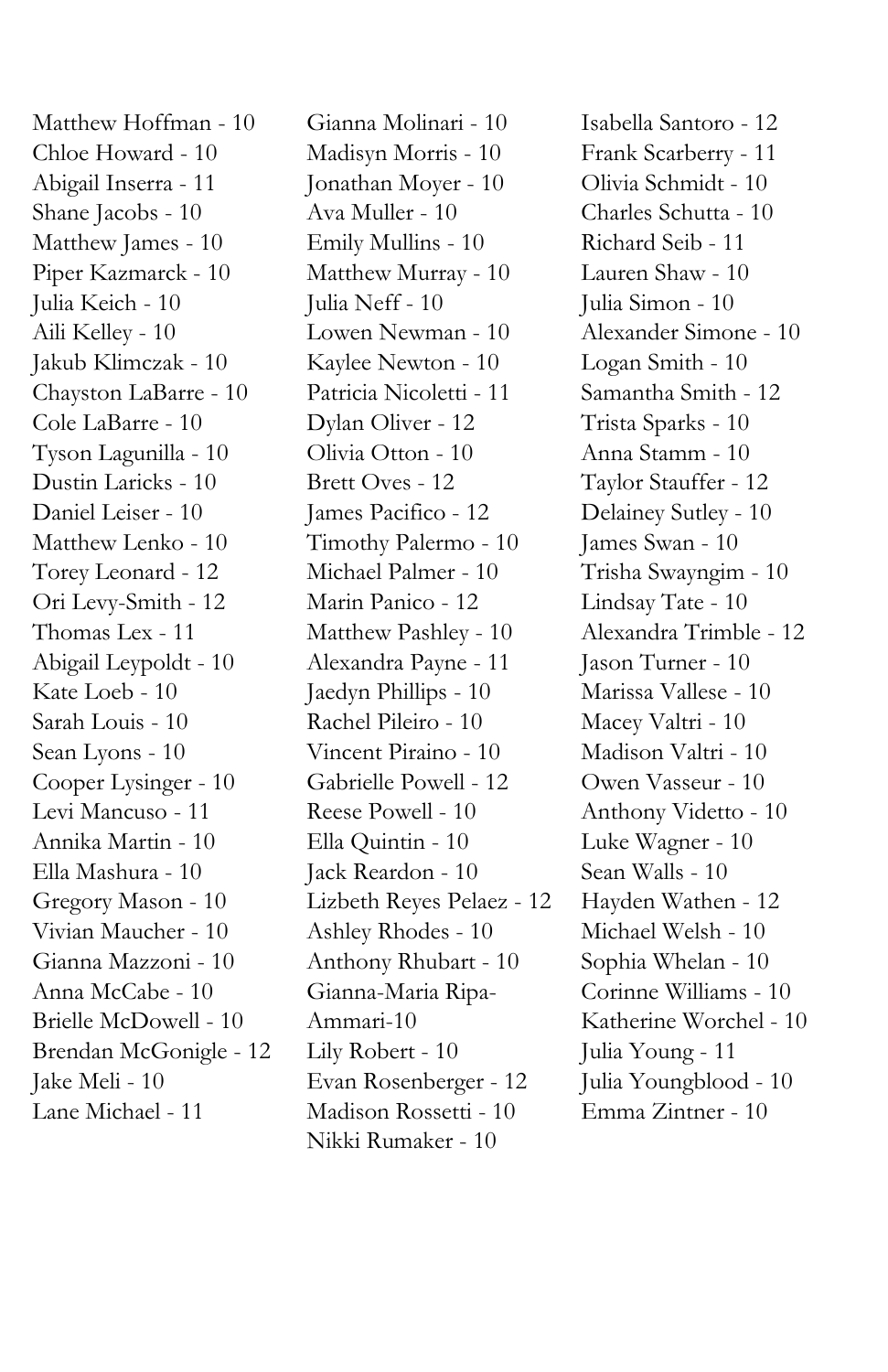### **One Year Academic Award Winners**

Sean Aber - 9 Madelyn Adamson - 9 Alexandria Alva - 9 Nathan Amey - 9 Brianna Arias - 9 Thomas Armstrong - 9 Abigail Arsenault - 9 Jonathan Arsenault - 10 Jacob Audino - 9 Elleh Baldini - 9 Giovanna Barbato - 10 Abril Bautista Prudente - 9 Matthew Bell - 9 Emily Benson - 11 Joseph Berardis - 9 Connor Berich - 9 Jay Berry - 9 Avery Bertett - 9 Travis Bickley - 9 Kelsea Bowman - 10 Nicholas Braccia - 9 Meilyn Brace - 9 Catherine Brooks - 9 Braden Brown - 9 Daphne Brozyna - 9 Mia Buonadonna - 9 Mackenzie Caprioni - 9 Sydney Catto - 9 Hailey Cavileer - 9 Amy Chowdhury - 9 Casey Coffey - 9 Joseph Coffey - 9 William Colangelo - 9 Luke Collins - 9 Morgan Conner - 9 Kelsea Cooke - 10 Ryan Cooke - 9 Brynn Culmone - 9

Ryan Davis - 9 Taryn Davolos - 11 Josephine Dean - 9 Anthony DeRose - 9 Ava Dibabbo - 11 John DiBabbo - 9 Anthony Dierkes - 9 William Dilorenzo - 9 Clifford Dirkes - 9 Jack Do - 9 Taryn Dolka - 9 Shannon Donnelly - 11 Siena Eden - 9 Ethan Eiler - 11 Bryn Evans - 9 Cameron Falso - 9 Aidan Fasy - 11 Makenna Fleming - 9 Riley Fortna - 11 Mia Franco - 9 Brynn Gallagher - 9 Shaela Gannon - 9 Christopher Garrabrant - 9 AnnMaria Marczyk - 9 Alexandra Gaytan - 9 Brendan Geary - 9 Tyler Gentilini - 9 Lyla Ginzberg - 9 Matthew Grimley - 11 Leah Hammill - 9 Alexander Hansen - 9 Julia Harris - 9 Audrey Hay - 9 Abigail Hays - 9 Arden Hazlett - 9 Carly Hennis - 9 Margaret Herouvis - 9 Elizabeth Herrera - 9 Kal Heyman - 9

Carlee Hiddemen - 9 Luke Holmes - 9 Thomas Holton - 9 Charles Hudak - 9 Trey Hughes - 9 Zachary Hutchinson - 9 Charley Jackson - 9 Ella Jefferson - 9 Ella Jenkins - 9 Maya Kolimaga - 9 Sienna Lacatena - 9 Robert Laursen - 9 Jonathan Leap - 11 Emily Leonard - 9 Livia Leonetti - 10 Brooke Liebrand - 9 Charles Lind - 12 Margaret Lind - 12 Georgia Little - 9 Atea Loesch - 10 Alessandra Lucasti - 10 Joseph Majowicz - 9 Abigail Marr - 9 Aiden Martin - 9 Joshua Martin - 10 Noah Martin - 9 Katelyn Maxwell - 9 James McAfee - 9 Patrick McCline - 9 Justin McCormick - 9 Coryn McDonnell - 9 Benjamin McGonigle - 9 Nasser Metwaly - 9 Brooke Middleton - 9 Rory Millar - 11 Jordan Monteleone - 9 Wesley Morton - 9